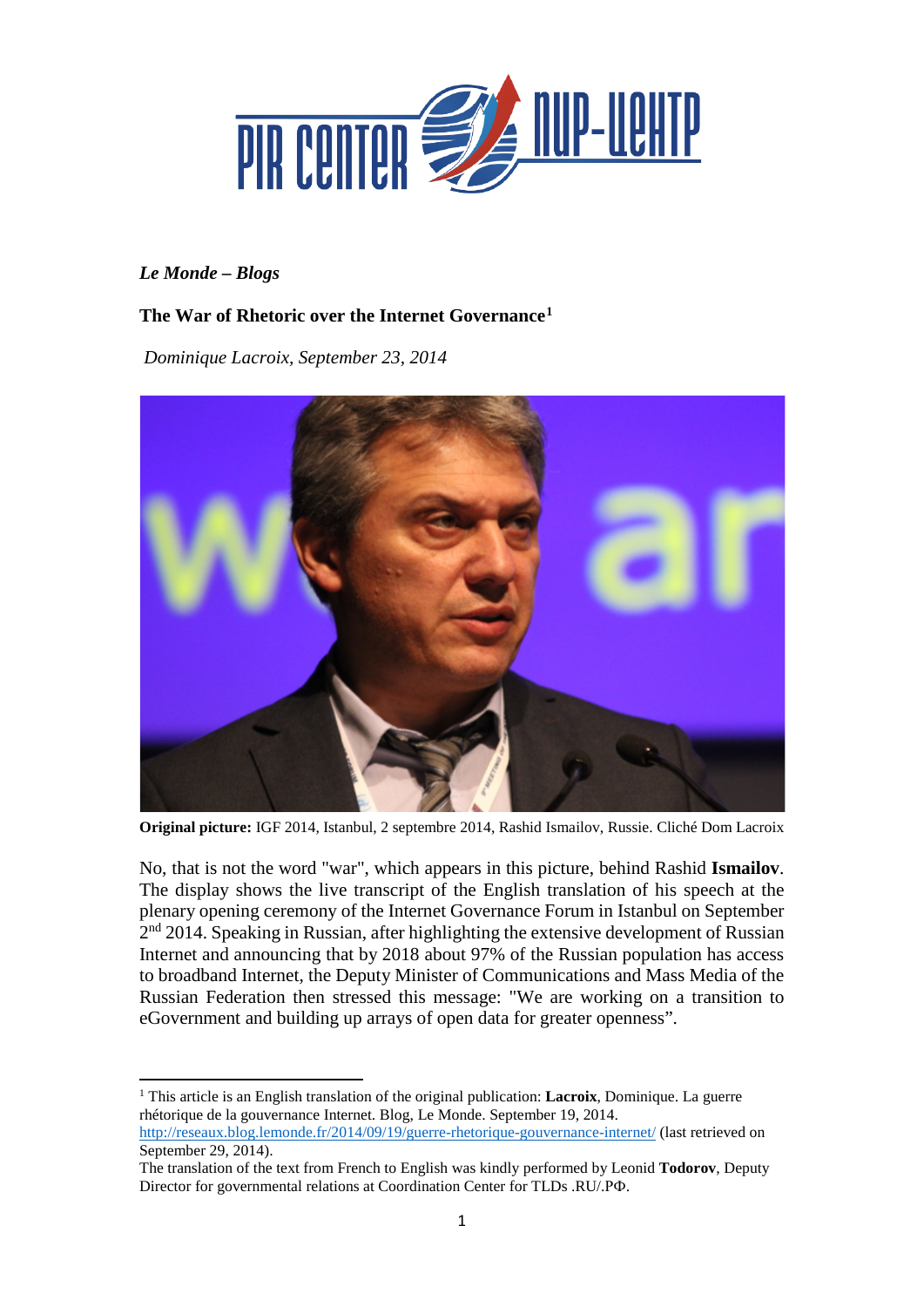But the *war rhetoric* was fierce in Istanbul, as usual. Mr. Ismailov also called for "enhanced cooperation" among states to find the right balance between security and protection of human rights. He then stated: "The protection of citizens' personal data is the sovereign right and responsibility of the government. Therefore, it is necessary to adapt the multi-stakeholder model to reality, strengthen the role of States and all stakeholders including the private sector".

Specifically, the United States has warned it will not let them control of ICANN end of 2015 as promised so might impose an intergovernmental solution.

### *Multi-stakeholder, the Rubik's cube of Internet governance*

The *war rhetoric* is about the famous "multistakeholder model". The term has become *a must,* and almost everyone refers to it at the international Internet governance meetings. However, the term functions as a *portmanteau word*, which only allows you to sit together around the table.

Who has the legitimacy to represent the people?

Who holds sovereign power over the network infrastructure?

Under what procedures do we conduct "open and inclusive" global conversations that must lead to decisions? Vote or consensus? Who decides that there is consensus on what?

How to agree? by meetings with innovative formats where the Anglo-Saxon experts swim like fish in the water – or under an international treaty?

What are the legitimate international bodies to decide on Internet governance? An instance to build from an improved ICANN or an agency of the United Nations as the International Telecommunications Union?

In the game called Rubik's cube, there is a solution, although it may be difficult to find...

### *A troubling paradox*

The amazing thing in this world political imbroglio is that these are countries with the most authoritarian regimes in terms of Westerners who have become the most ardent defenders of democratic demands: reputation protection for Edward Snowden (who revealed massive espionage in the Net), transparency, respect for dissenting views, etc.

The strangest scene of the NETmundial in São Paulo was to see the representative of the Russian government explaining that the São Paulo framework was failing to take into account minority views and those divergent. See below for the last shot.

Rashid Ismailov reminded Istanbul that his government considers that there has been no consensus at the NETmundial meeting:

"We understand that Brazil had to be flexible as the host of this meeting. Nevertheless, we must not forget that the final documents of NETmundial cannot be considered as an alternative to the ITU (International Telecommunication Union, editor). In addition, it should be noted that the outcome of São Paulo summit was adopted without consensus. I want to say that Russia is ready to discuss ideas to help the international community to create a safe and effective model of Internet governance based on international standards used in international forums".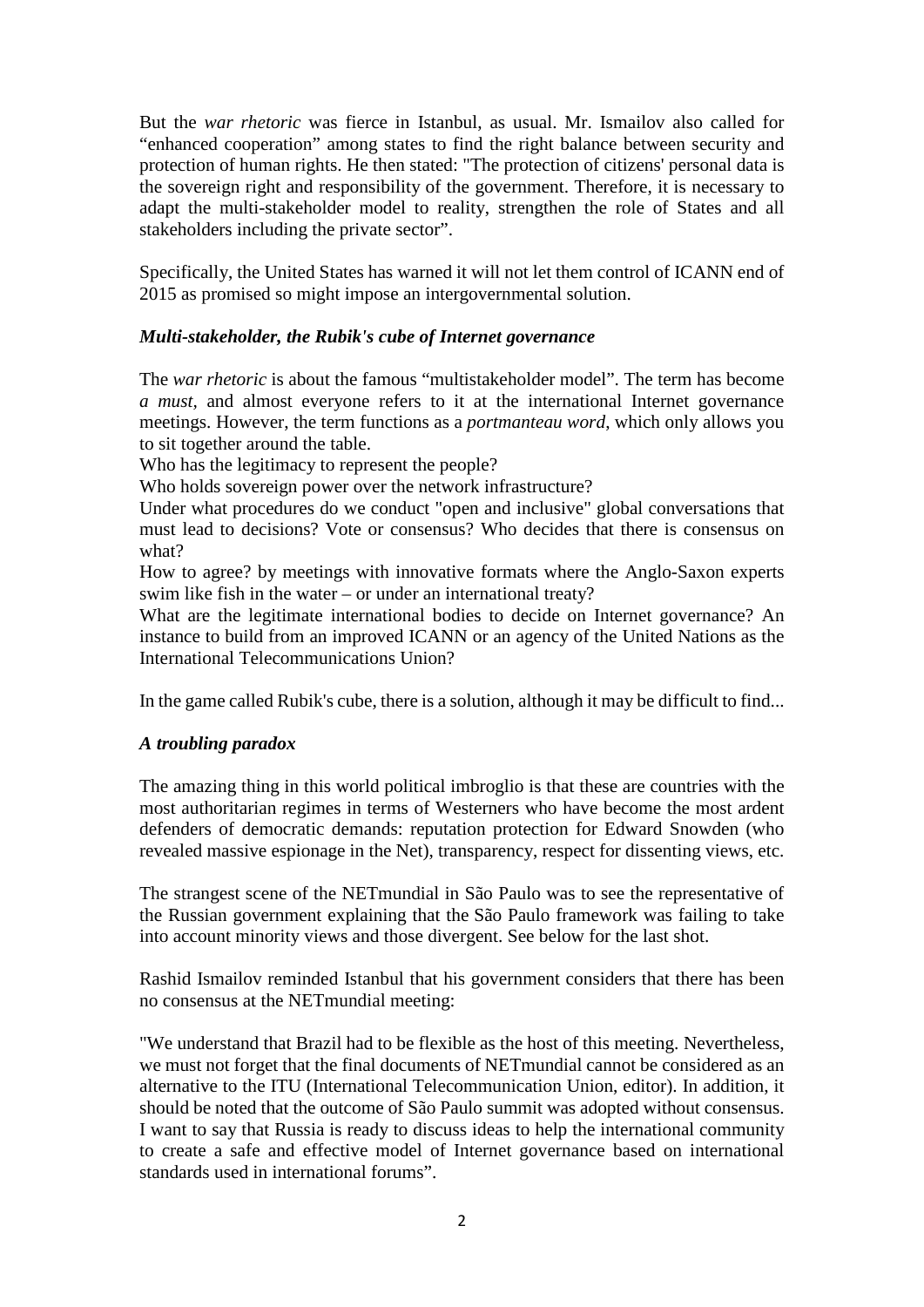One may wonder whether this proposal solves the puzzle of the multi-stakeholder model. Are there really clear, effective and legitimate international standards to meet the needs of Internet governance? Moreover, even if the ITU is the source of many Internet-related standards, I have never heard of this agency to claim its leadership to support the Internet governance.

#### *Back image on the NETmundial*



**Original picture:** NetMundial, São Paulo, 24 avril 2014. Intervention de Kavouss Arasteh, pour le gouvernement de l'Iran. Derrière lui, les délégués chinois et russe. Cliché Dom Lacroix.

Very friendly and diplomatic Kavouss **Arasteh**, speaking in English for the government of Iran, was interviewed at the beginning of the debate, saying something like this: "I wonder how the meeting will be able to take account all views and prepare a synthesis. For me it is very mysterious".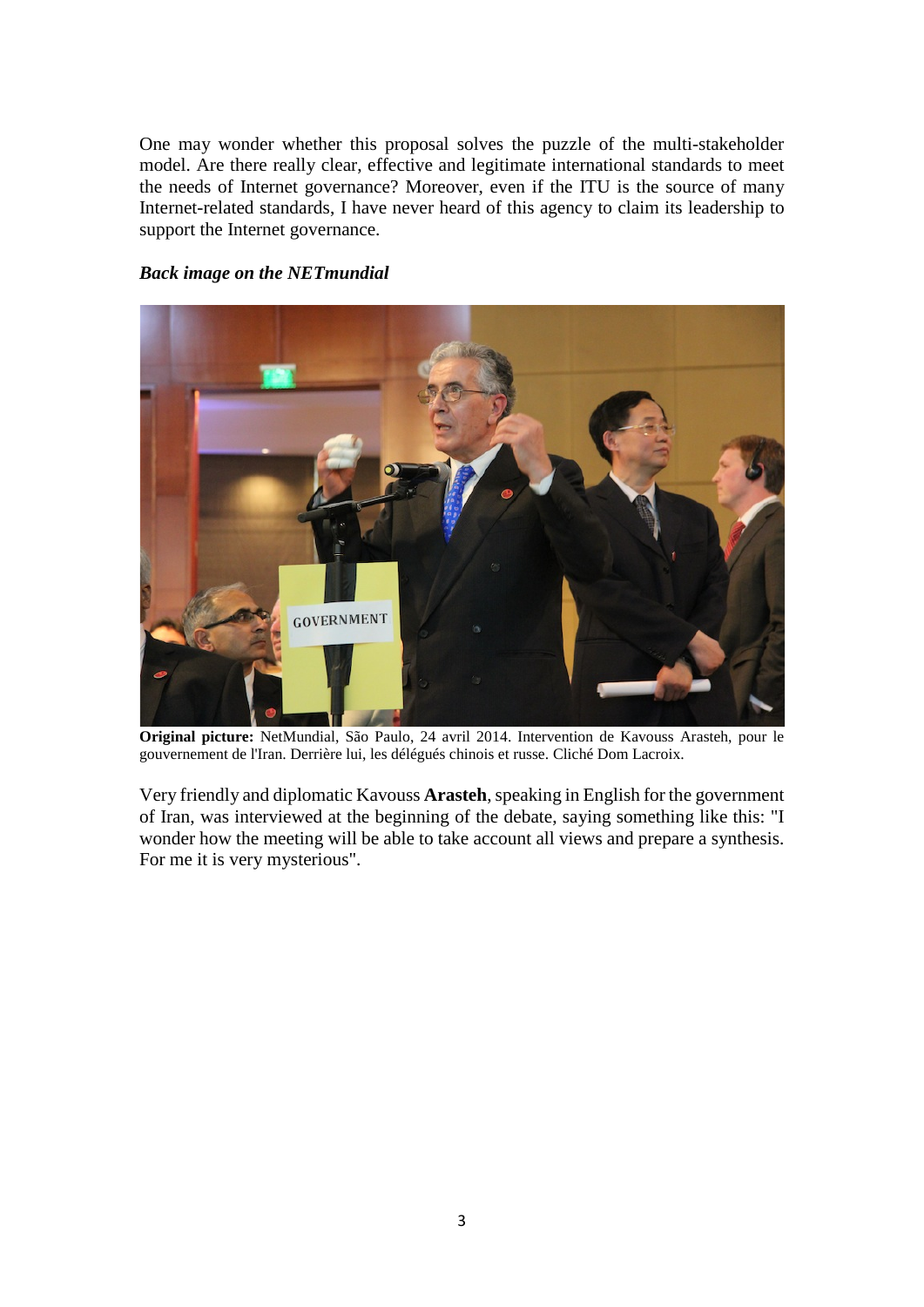

**Original picture:** NetMundial, São Paulo, 24 avril 2014. Intervention de Zhao Zeliang, pour le gouvernement de la Chine. Cliché Dom Lacroix.

Zhao **Zeliang**, Chinese government representative, spoke in Chinese. He first made the assembly laugh and was applauded after announcing that it was his birthday. Then he explained the importance of Internet developments in his country, which now has no less than 600 million Internet users and 350 million websites. For the rest, it is essentially pronounced for respect for the sovereignty of States:

"We are very concerned about the governance of the Internet. we believe that governance must be set by a UN resolution and as principles of international relations. We must respect the sovereignty of nations within the Internet community. Each country should make its decisions based on its own situation, ideas of his people, and his idea of happiness to rule on its Internet policy and according to his rights. And each country must also be able to monitor and enforce its own laws to build its own infrastructure and promote its own activities on the Internet and have their own laws to monitor and ensure their freedom and right".

He concluded on respect for human rights and privacy.